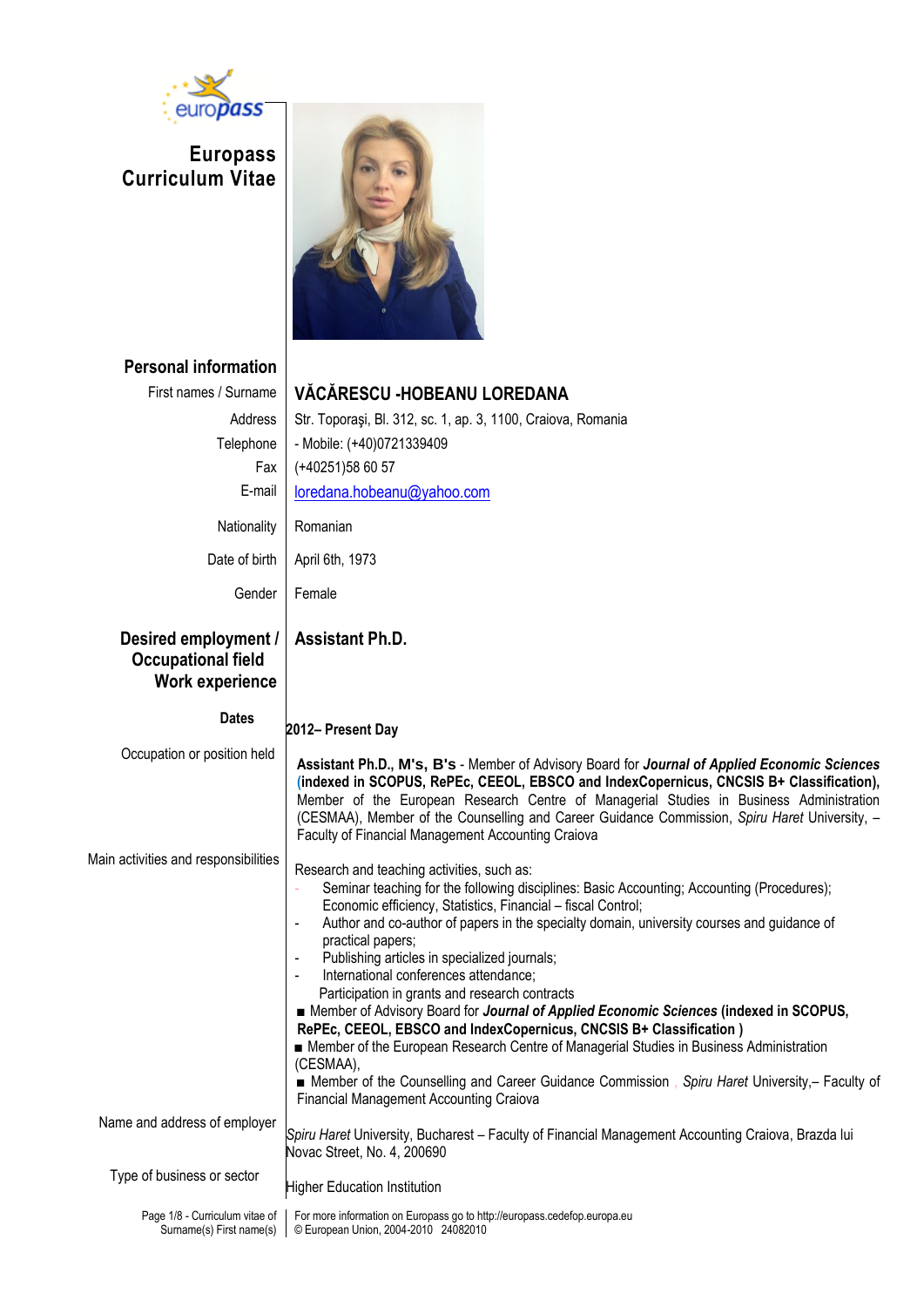| <b>Dates</b>                         | $2004 - 2012$                                                                                                                                                                                                                                                                                                                                                                                                                                                                                                                                                                                                                                                                                                                                                |
|--------------------------------------|--------------------------------------------------------------------------------------------------------------------------------------------------------------------------------------------------------------------------------------------------------------------------------------------------------------------------------------------------------------------------------------------------------------------------------------------------------------------------------------------------------------------------------------------------------------------------------------------------------------------------------------------------------------------------------------------------------------------------------------------------------------|
| Occupation or position held          | Assistant Ph.D. Student, M's, B's<br>Member of the European Research Centre of Managerial Studies in Business Administration<br>(CESMAA), Member of the Counselling and Career Guidance Commission, Spiru Haret University, -<br>Faculty of Financial Management Accounting Craiova                                                                                                                                                                                                                                                                                                                                                                                                                                                                          |
| Main activities and responsibilities | Research and teaching activities, such as:<br>Seminar teaching for the following disciplines: Basic Accounting; Accounting (Procedures);<br>Accounting and Tax Management; Financial Audit;<br>Author and co-author of papers in the specialty domain, university courses and guidance of<br>practical papers;<br>Publishing articles in specialized journals;<br>International conferences attendance;<br>$\blacksquare$<br>Participation in grants and research contracts;<br>$\blacksquare$<br>Member of the European Research Centre of Managerial Studies in Business Administration<br>(CESMAA),<br>■ Member of the Counselling and Career Guidance Commission, Spiru Haret University, - Faculty of<br><b>Financial Management Accounting Craiova</b> |
| Name and address of employer         | Spiru Haret University, Bucharest - Faculty of Financial Management Accounting Craiova, Brazda lui<br>Novac Street, No. 4, 200690                                                                                                                                                                                                                                                                                                                                                                                                                                                                                                                                                                                                                            |
|                                      | Type of business or sector Higher Education Institution                                                                                                                                                                                                                                                                                                                                                                                                                                                                                                                                                                                                                                                                                                      |
| <b>Dates</b>                         | $2002 - 2004$                                                                                                                                                                                                                                                                                                                                                                                                                                                                                                                                                                                                                                                                                                                                                |
| Occupation or position held          | Junior Assistant, M's, B's                                                                                                                                                                                                                                                                                                                                                                                                                                                                                                                                                                                                                                                                                                                                   |
| Main activities and responsibilities | Research and teaching activities, such as:<br>Seminar teaching for the following disciplines: Accounting (Procedures); Accounting and Tax<br>Management; Financial Audit;<br>Author and co-author of papers in the specialty domain, university courses and guidance of<br>practical papers;<br>Publishing articles in specialized journals;<br>International conferences attendance;<br>Participation in grants and research contracts;                                                                                                                                                                                                                                                                                                                     |
| Name and address of employer         | Spiru Haret University, Bucharest - Faculty of Financial Management Accounting Craiova, Brazda lui<br>Novac Street, No. 4, 200690                                                                                                                                                                                                                                                                                                                                                                                                                                                                                                                                                                                                                            |
| Type of business or sector           | <b>Higher Education Institution</b>                                                                                                                                                                                                                                                                                                                                                                                                                                                                                                                                                                                                                                                                                                                          |
| <b>Dates</b>                         | $1998 - 2000$                                                                                                                                                                                                                                                                                                                                                                                                                                                                                                                                                                                                                                                                                                                                                |
| Occupation or position held          | Economist                                                                                                                                                                                                                                                                                                                                                                                                                                                                                                                                                                                                                                                                                                                                                    |
| Name and address of employer         | S.C. Asiban S.A. Craiova                                                                                                                                                                                                                                                                                                                                                                                                                                                                                                                                                                                                                                                                                                                                     |
| <b>Dates</b>                         | 1997 - 1998                                                                                                                                                                                                                                                                                                                                                                                                                                                                                                                                                                                                                                                                                                                                                  |
| Occupation or position held          | Associate Junior Teaching Assistant                                                                                                                                                                                                                                                                                                                                                                                                                                                                                                                                                                                                                                                                                                                          |
| Name and address of employer         | Virgil Madgearu University, Craiova                                                                                                                                                                                                                                                                                                                                                                                                                                                                                                                                                                                                                                                                                                                          |

# **Education and training**

 $\overline{\phantom{a}}$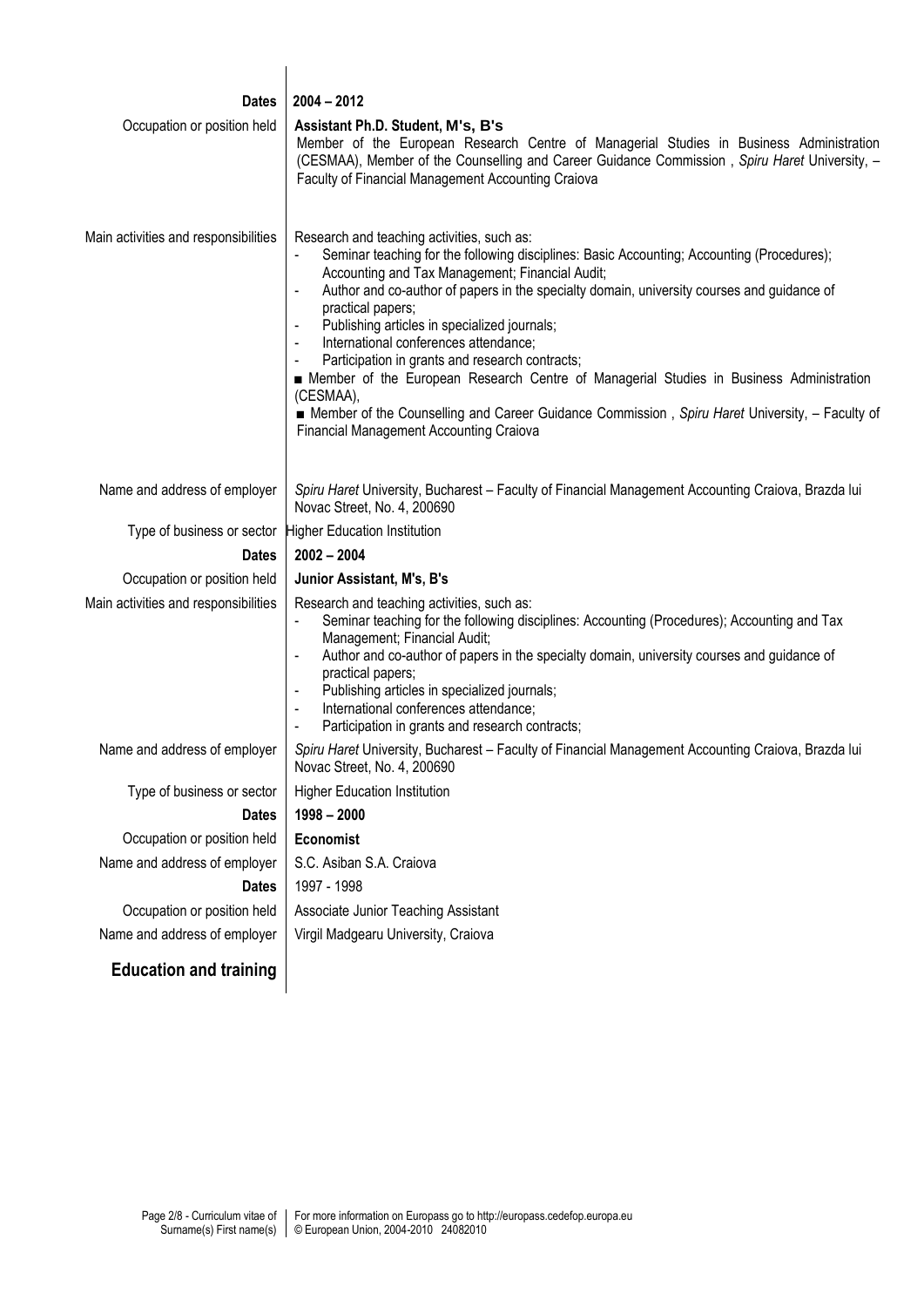| <b>Dates</b>                                                      | 2012 - Present Day                                                                                      |  |
|-------------------------------------------------------------------|---------------------------------------------------------------------------------------------------------|--|
| Title of qualification awarded                                    | Ph.D.                                                                                                   |  |
| Principal subjects / occupational skills<br>covered               | Core Domain: Economic Sciences<br>Doctoral Domain: Management                                           |  |
| Name and type of organization<br>providing education and training | University of Craiova<br>Faculty of Economics and Business Administration, Doctoral School of Economics |  |
| Level in national or international<br>classification              | <b>ISCED 8</b>                                                                                          |  |
| $2009 - 2012$<br><b>Dates</b>                                     |                                                                                                         |  |
| Title of qualification awarded                                    | Ph.D. Student                                                                                           |  |
| Principal subjects / occupational skills<br>covered               | Core Domain: Economic Sciences<br>Doctoral Domain: Management                                           |  |
| Name and type of organization<br>providing education and training | University of Craiova<br>Faculty of Economics and Business Administration, Doctoral School of Economics |  |
| Level in national or international<br>classification              | <b>ISCED 8</b>                                                                                          |  |
| <b>Dates</b>                                                      | 1996 - 1997                                                                                             |  |
| Title of qualification awarded                                    | <b>Master's Diploma</b>                                                                                 |  |
| Principal subjects / occupational skills<br>covered               | Domain: Human Resources Management                                                                      |  |
| Name and type of organization<br>providing education and training | University of Craiova, Faculty of Economics and Business Administration                                 |  |
| Level in national or international<br>classification              | <b>ISCED7</b>                                                                                           |  |
| <b>Dates</b>                                                      | 1991 - 1996                                                                                             |  |
| Title of qualification awarded                                    | <b>Bachelor's Degree</b>                                                                                |  |
| Principal subjects / occupational skills                          |                                                                                                         |  |
| covered                                                           | Specialization (Study Program): Accounting and Management Information Systems                           |  |
| Name and type of organization<br>providing education and training | University of Craiova, Faculty of Economics and Business Administration                                 |  |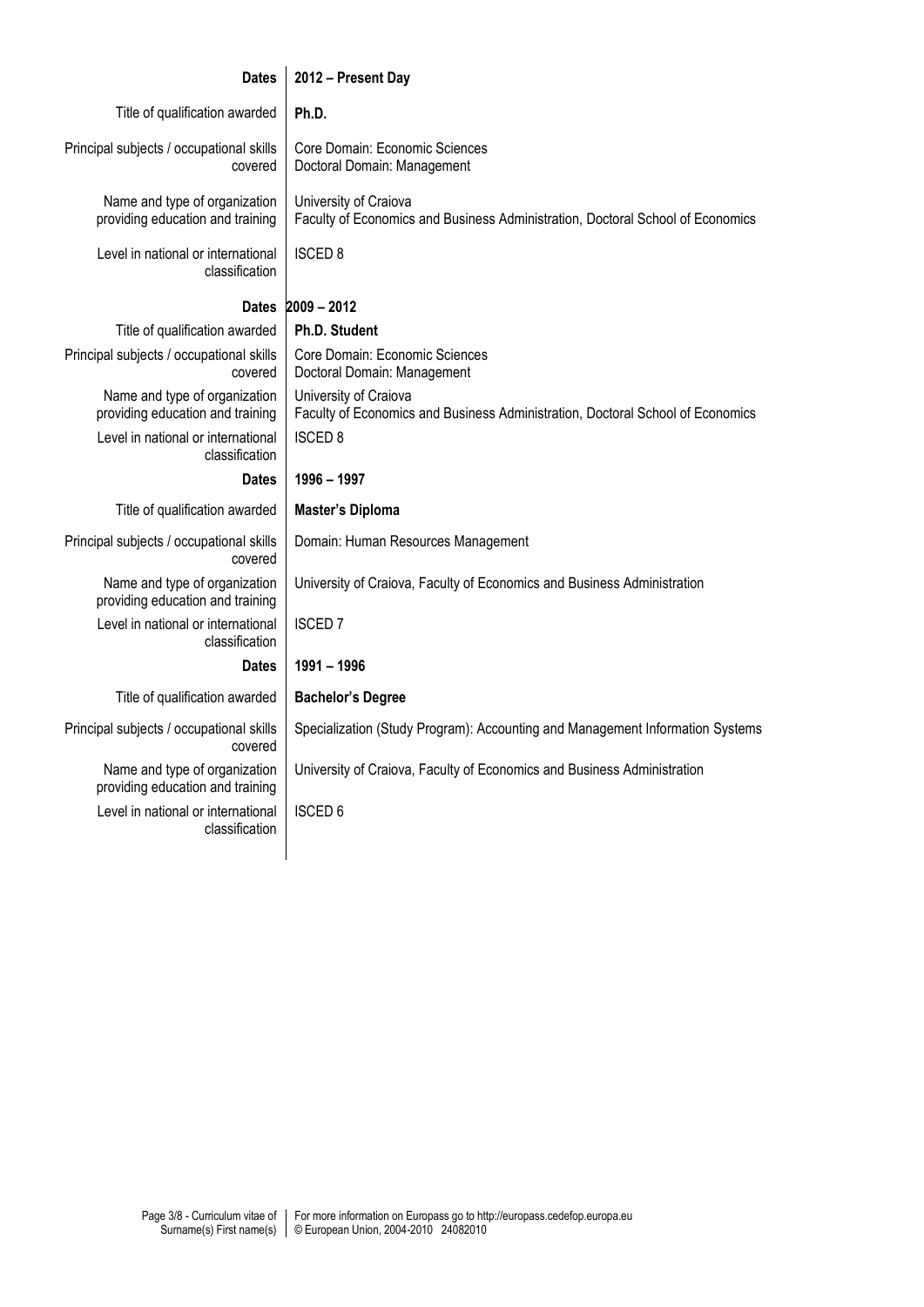|                                  | Activity of scientific research (in last 5 years):<br>5 speciality papers which are published in the Romanian and abroad publishing houses recognized<br>by CNCSIS, as author/co-author in the management field;<br>11 papers which are published in the speciality journals with the international (indexed in ISI Web of<br>Science, international data bases ) and national( B+ Classification) accreditation;<br>■ 11 participations at national conferences with the international participation;<br>3 contracts with the businesses environment, as member in the research team<br>Professional and academic services :<br><b>E</b> Member of Advisory Board for Journal of Applied Economic Sciences (indexed in SCOPUS,<br>RePEc, CEEOL, EBSCO and IndexCopernicus, CNCSIS B+ Classification)<br>http://www.cesmaa.eu/journal_of_applied_economic_science;<br>■ Member of the European Research Centre of Managerial Studies in Business Administration<br>(CESMAA);<br>■ Member of the Counselling and Career Guidance Commission, Spiru Haret University, - Faculty<br>of Financial Management Accounting Craiova<br><b>E</b> Member in the Office of the Department of Accounting, Finances and International Business,<br>Universitatea Spiru Haret, Faculty of Financial Management Accounting Craiova<br><b>Example 4</b> Member of steering committee for Research Sessions, the $IXth - XIIth$ editions;<br><b>n</b> Organizer of the 1 <sup>st</sup> International Conference on Growth and Innovation of the Economic<br>Competitiveness, 2007;<br><b>n</b> Organizer of the 2 <sup>nd</sup> International Conference on International Conference on Business and<br>Information Technologies. New Approaches, 2008;<br><b>n</b> Organizer of the 3 <sup>nd</sup> International Conference on International Conference on Further Challenges for<br>a Competitive Management, 2009;<br>■ Organizer of the 4 <sup>th</sup> International Conference on"The World's Economy in the Times of Global Crisis",<br>2010.<br>■ Organizer of the 5 <sup>th</sup> International Conference on "New Tendencies in Knowledge based Society",<br>2011 |  |  |  |  |
|----------------------------------|-------------------------------------------------------------------------------------------------------------------------------------------------------------------------------------------------------------------------------------------------------------------------------------------------------------------------------------------------------------------------------------------------------------------------------------------------------------------------------------------------------------------------------------------------------------------------------------------------------------------------------------------------------------------------------------------------------------------------------------------------------------------------------------------------------------------------------------------------------------------------------------------------------------------------------------------------------------------------------------------------------------------------------------------------------------------------------------------------------------------------------------------------------------------------------------------------------------------------------------------------------------------------------------------------------------------------------------------------------------------------------------------------------------------------------------------------------------------------------------------------------------------------------------------------------------------------------------------------------------------------------------------------------------------------------------------------------------------------------------------------------------------------------------------------------------------------------------------------------------------------------------------------------------------------------------------------------------------------------------------------------------------------------------------------------------------------------------------------------------------------------------------------------------|--|--|--|--|
|                                  |                                                                                                                                                                                                                                                                                                                                                                                                                                                                                                                                                                                                                                                                                                                                                                                                                                                                                                                                                                                                                                                                                                                                                                                                                                                                                                                                                                                                                                                                                                                                                                                                                                                                                                                                                                                                                                                                                                                                                                                                                                                                                                                                                             |  |  |  |  |
| Self-assessment                  |                                                                                                                                                                                                                                                                                                                                                                                                                                                                                                                                                                                                                                                                                                                                                                                                                                                                                                                                                                                                                                                                                                                                                                                                                                                                                                                                                                                                                                                                                                                                                                                                                                                                                                                                                                                                                                                                                                                                                                                                                                                                                                                                                             |  |  |  |  |
|                                  | Reading<br>Spoken interaction<br>Spoken production<br>Listening                                                                                                                                                                                                                                                                                                                                                                                                                                                                                                                                                                                                                                                                                                                                                                                                                                                                                                                                                                                                                                                                                                                                                                                                                                                                                                                                                                                                                                                                                                                                                                                                                                                                                                                                                                                                                                                                                                                                                                                                                                                                                             |  |  |  |  |
| European level (*)               | C1 Proficient User                                                                                                                                                                                                                                                                                                                                                                                                                                                                                                                                                                                                                                                                                                                                                                                                                                                                                                                                                                                                                                                                                                                                                                                                                                                                                                                                                                                                                                                                                                                                                                                                                                                                                                                                                                                                                                                                                                                                                                                                                                                                                                                                          |  |  |  |  |
| <b>English</b>                   | C1<br>B1 Independent User B1 Independent User C1<br><b>Proficient User</b><br><b>Proficient User</b>                                                                                                                                                                                                                                                                                                                                                                                                                                                                                                                                                                                                                                                                                                                                                                                                                                                                                                                                                                                                                                                                                                                                                                                                                                                                                                                                                                                                                                                                                                                                                                                                                                                                                                                                                                                                                                                                                                                                                                                                                                                        |  |  |  |  |
| French                           | C1 Proficient User<br>C1 Proficient User<br><b>Basic User</b><br><b>Basic User</b><br>A1<br><b>Basic User</b><br>A1<br>A1                                                                                                                                                                                                                                                                                                                                                                                                                                                                                                                                                                                                                                                                                                                                                                                                                                                                                                                                                                                                                                                                                                                                                                                                                                                                                                                                                                                                                                                                                                                                                                                                                                                                                                                                                                                                                                                                                                                                                                                                                                   |  |  |  |  |
| <b>Italian</b>                   | C1 Proficient User<br>C1 Proficient User<br>C1 Proficient User<br>C1 Proficient User<br>C1 Proficient User                                                                                                                                                                                                                                                                                                                                                                                                                                                                                                                                                                                                                                                                                                                                                                                                                                                                                                                                                                                                                                                                                                                                                                                                                                                                                                                                                                                                                                                                                                                                                                                                                                                                                                                                                                                                                                                                                                                                                                                                                                                  |  |  |  |  |
| Mother tongue<br>Other languages | Romanian<br>English, French, Italian, Spanish<br>Understanding<br><b>Speaking</b><br>Writing                                                                                                                                                                                                                                                                                                                                                                                                                                                                                                                                                                                                                                                                                                                                                                                                                                                                                                                                                                                                                                                                                                                                                                                                                                                                                                                                                                                                                                                                                                                                                                                                                                                                                                                                                                                                                                                                                                                                                                                                                                                                |  |  |  |  |

Team work – I have experienced teamwork as a result of my involvement in research contracts with the business environment. I have continued to enhance this competence as an organizer of international scientific symposia, through CESMAA. As member of the Scientific Committee at *Journal of Applied Economic Sciences*, I participate in the coordination of the editorial activity of this journal which is published under aegis of research.

Competences | Accounting and Management Information Systems; Financial Accounting; Accounting and Tax Management; Accounting (Procedures); Basic Accounting, Management, Economic efficiency, Statistics, Financial – fiscal Control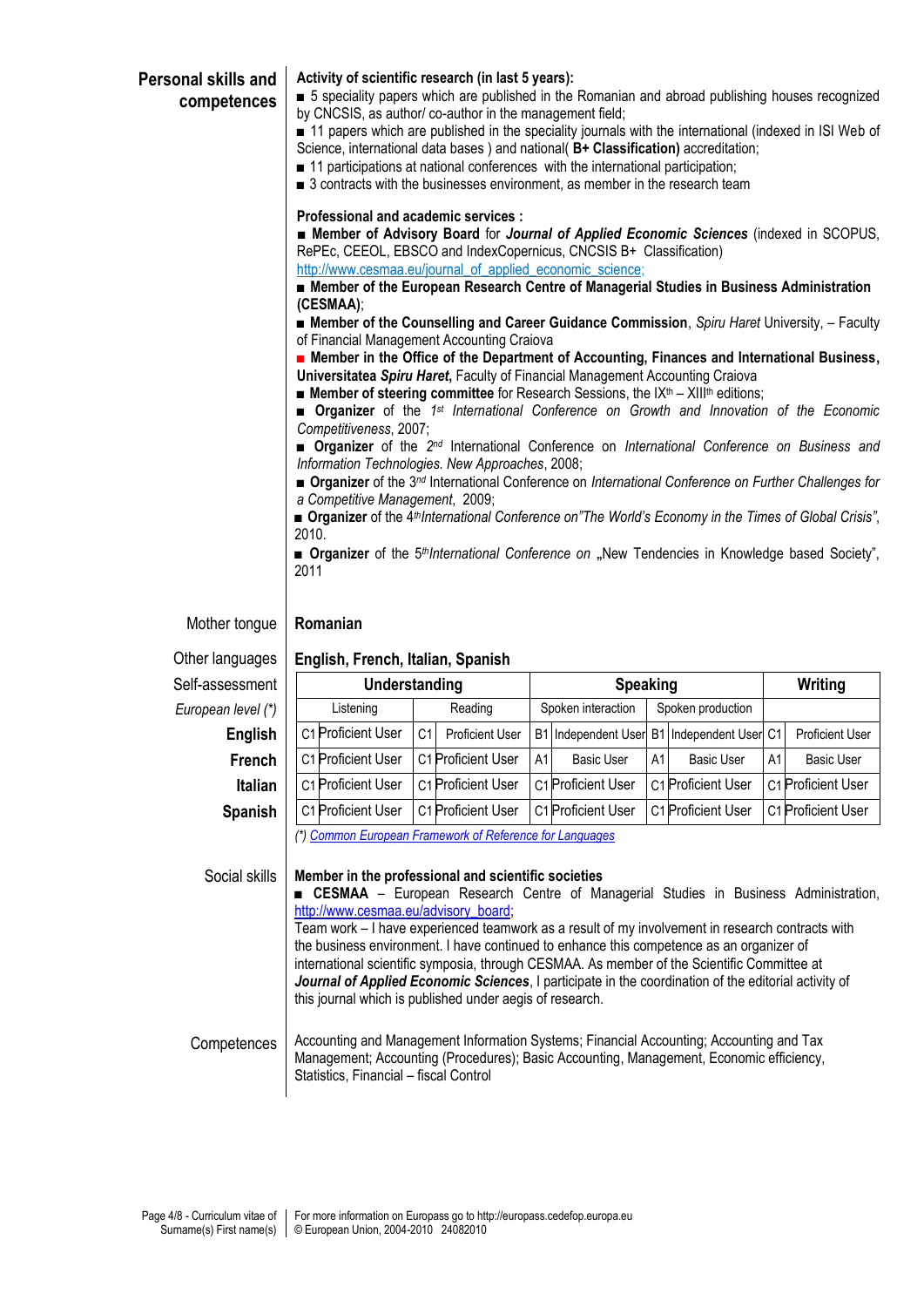| Organizational skills and<br>competences | The organizational skills I have acquired are due to my active involvement in the organization of<br>following international symposia: 1 <sup>st</sup> International Conference on Growth and Innovation of the<br>Economic Competitiveness, for the Section: Growth and Innovation, Economics, 2007; 2 <sup>nd</sup><br>International Conference on Business and Information Technologies. New Approaches, for the<br>Section: Economics, 2008; 3 <sup>nd</sup> International Conference on Further Challenges for a Competitive<br>Management, for the Section: Economics, 2009; 4 <sup>th</sup> International Conference on "The World's<br>Economy in the Times of Global Crisis", for the Section: Economics, 2010; 5 <sup>th</sup> International Conference<br>on "New Tendencies in Knowledge based Society", for the Section: Economics, 2011.<br>At the same time, as Member of Advisory Board of Journal of Applied Economic Sciences,<br>journal which is indexed in the international data bases (SCOPUS, RePEc, CEEOL, EBSCO and<br>IndexCopernicus), and having B+ Classification, the coordination and organizational competences in<br>the field acquired new valence.<br>I coordinated many students for elaborating the diploma papers and in the scientific circles of the<br>research centre. |
|------------------------------------------|-------------------------------------------------------------------------------------------------------------------------------------------------------------------------------------------------------------------------------------------------------------------------------------------------------------------------------------------------------------------------------------------------------------------------------------------------------------------------------------------------------------------------------------------------------------------------------------------------------------------------------------------------------------------------------------------------------------------------------------------------------------------------------------------------------------------------------------------------------------------------------------------------------------------------------------------------------------------------------------------------------------------------------------------------------------------------------------------------------------------------------------------------------------------------------------------------------------------------------------------------------------------------------------------------------------------|
| Technical skills and competences         |                                                                                                                                                                                                                                                                                                                                                                                                                                                                                                                                                                                                                                                                                                                                                                                                                                                                                                                                                                                                                                                                                                                                                                                                                                                                                                                   |
| Computer skills and competences          | Windows XP Operating System; Microsoft Office (Word, Excel, Publisher, Power Point); Blackboard<br>(eLearning Platform for training and evaluating).                                                                                                                                                                                                                                                                                                                                                                                                                                                                                                                                                                                                                                                                                                                                                                                                                                                                                                                                                                                                                                                                                                                                                              |
| Artistic skills and competences          |                                                                                                                                                                                                                                                                                                                                                                                                                                                                                                                                                                                                                                                                                                                                                                                                                                                                                                                                                                                                                                                                                                                                                                                                                                                                                                                   |
| Other skills and competences             | Organizer of International Conferences and Workshops.                                                                                                                                                                                                                                                                                                                                                                                                                                                                                                                                                                                                                                                                                                                                                                                                                                                                                                                                                                                                                                                                                                                                                                                                                                                             |
| Driving license                          | - B Category                                                                                                                                                                                                                                                                                                                                                                                                                                                                                                                                                                                                                                                                                                                                                                                                                                                                                                                                                                                                                                                                                                                                                                                                                                                                                                      |
| <b>Additional information</b>            | References<br>University Professor Doctor Dumitru Constantinescu<br>University of Craiova<br>Faculty of Economy and Business Administration<br>Doctoral School in the Economic Sciences<br>Field: Management<br>Telephone 0744345467<br>e-mail dconst@central.ucv.ro                                                                                                                                                                                                                                                                                                                                                                                                                                                                                                                                                                                                                                                                                                                                                                                                                                                                                                                                                                                                                                              |
| <b>Annexes</b>                           | 1. List of Papers                                                                                                                                                                                                                                                                                                                                                                                                                                                                                                                                                                                                                                                                                                                                                                                                                                                                                                                                                                                                                                                                                                                                                                                                                                                                                                 |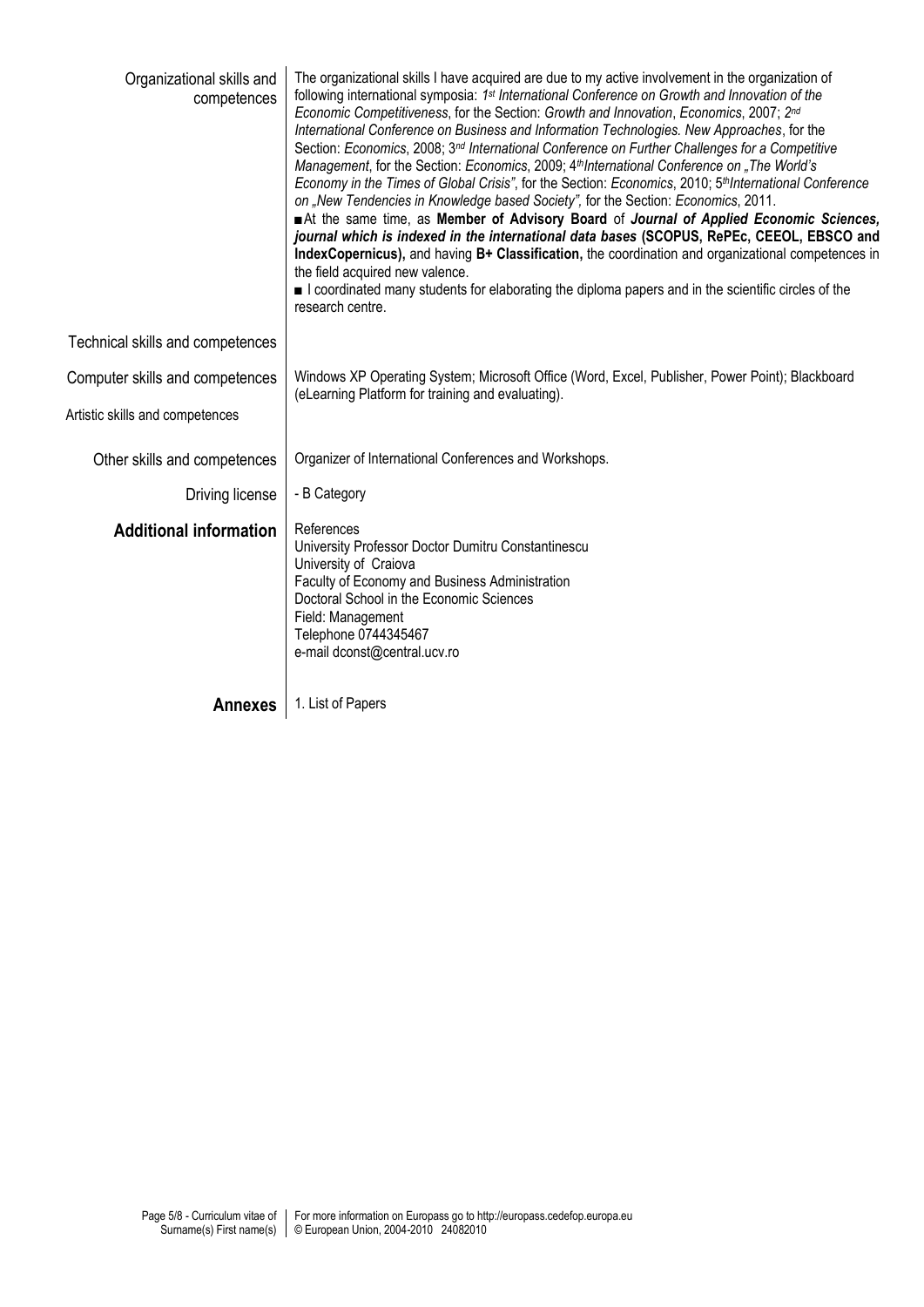## **LIST OF PAPERS**

### **Assistant Ph.D. Văcărescu - Hobeanu Loredana**

#### **I. The books which are published in the accredited national publishing houses:**

**1. Văcărescu - Hobeanu Loredana,** *Professional performances management in the romanian higher education system***,** Sitech Publishing House, ISBN 978-606-11-2971-3, Craiova, 2012, page 301

**2.** Constantinescu Mădălina, Ştefănescu, Andy, **Văcărescu Hobeanu Loredana** et all, *Beyond Creativity and Innovation in the Times of Knowledge Economy***,** ASERS Publishing, ISBN 978-606-92386-2-2, 2011 no. page 217, in process of apparition,<http://www.asers.eu/asers-publishing/books.html>

**3.** Hobeanu, Tudor; **Hobeanu, Loredana,** *Comparative Management,the 3rd Edition*, Sitech Publishing House, Craiova, 2010, ISBN 973-657-724-4, page 305

**4.** Hobeanu, Tudor; **Hobeanu, Loredana,** *Comparative Management, the second Edition,* Sitech Publishing House, Craiova, 2009, ISBN 973-657-724-4, page 305

**5.** Hobeanu, Tudor; **Hobeanu, Loredana**; Negulescu Cristian Mihail, *Comparative Management*, Sitech Publishing House, Craiova, 2008, ISBN 973-657-724-4, page 305

**6.** Hobeanu, Tudor; **Hobeanu, Loredana**, *Management. Bases of Organization Management*, *the second Edition*, Editura Sitech, Craiova, 2007, ISBN 973-746-049-9, page 360

**7.** Hobeanu, Tudor; **Hobeanu, Loredana***, Intercontinental Comparative Management, the 3 rd Edition,* Sitech Publishing House, Craiova, 2007, ISBN 973-657-724-4, page 307

**8.** Hobeanu, Tudor; **Hobeanu, Loredana**, *Intercontinental Comparative Management, the second Edition,* Sitech Publishing House, Craiova, 2006, ISBN 973-657-724-4, page 307

**9.** Hobeanu, Tudor; **Hobeanu, Loredana***, Intercontinental Comparative Management*, Sitech Publishing House, Craiova, 2005, ISBN 973-657-724-4, page 307

**10.** Hobeanu, Tudor; **Hobeanu, Loredana**, *Management. Bases of Organization Management*, Sitech Publishing House, Craiova, 2005, ISBN 973-746-049-9, page 360

**11.** Galiceanu, Mihaela; **Hobeanu, Loredana**, *Financial Accounting*, Universitaria Publishing House, Craiova, 2005, ISBN. 973-742-076-4, page 349

#### **II**. **The scientific papers which are published in magazines, journals, universities annals which are indexed in the international data bases**

**1. Hobeanu, Loredana** – *The Competence – the Increase Factor of the Professional Competition*, in: *Journal of Applied Economic Sciences*, B+, Volume III, Issue 2(4), ISSN.1834-6110, Summer 2008, page 167-172, [http://www.jaes.reprograph.ro/articles/Vacarescu\\_Hobeanu](http://www.jaes.reprograph.ro/articles/Vacarescu_Hobeanu)

**2 Văcărescu Hobeanu Loredana,** *European Energy Market – Between Constraints and public service,* in: Journal of Applied Research in Finance/ 12066-5482, BDI, Volume II, Issue 2(4) \_Winter, 2010, page 192-199, [http://www.jarf.reprograph.ro/articles/online\\_JARF%20Volume%20II%20Issue%204%20winter%202010](http://www.jarf.reprograph.ro/articles/online_JARF%20Volume%20II%20Issue%204%20winter%202010)

**3. Văcărescu Hobeanu Loredana,** *The restructuring of the system of the Romanian higher education,* in: Journal of Research in Educational Sciences, BDI, Volume I, Issue 2(2) Winter 2010, ISSN 2068-8407, page 115-124, available on [http://www.asers.eu/asers\\_files/jres/JRES%20Volume%20I%20Issue%202\\_2\\_%20Winter%202010\\_abstracts](http://www.asers.eu/asers_files/jres/JRES%20Volume%20I%20Issue%202_2_%20Winter%202010_abstracts)

**4. Hobeanu Tudor, Văcărescu Hobeanu Loredana,** *Organizational culture and management culture* in: Business & Leadership 3rd Year No. 1(5), B+, Craiova, 2010, ISSN 2069-4814, page 63-84, <http://www.kadamar.ro/ssmarticles/2010-1/2010-1-4>

**5. Văcărescu Hobeanu Loredana** *The Management of Scientific Research and its Place in the University Activity, in:*  Journal of Applied Economic Sciences, B+, Volume VI: ISSUE1(15), Spring, 2011, ISSN 1843-6110, page 84-99, [http://www.jaes.reprograph.ro/articles/summer2011/Volume%20VI\\_Issue1\\_15\\_\\_Spring2011\\_abstracts](http://www.jaes.reprograph.ro/articles/summer2011/Volume%20VI_Issue1_15__Spring2011_abstracts)

**6. Văcărescu Hobeanu Loredana** *The Human Resources and the Evaluation Management of these in the Academic Environment,* in: Journal of Advanced Research in Management, BDI, Biannually, Volume II, Issue 1(3), Summer 2011, ISSN 2068-7532, page 28-46, available on [http://www.asers.eu/asers\\_files/jarm/JARM%20Volume%20I%20Issue%201\(3\)%20Summer%202011%20final](http://www.asers.eu/asers_files/jarm/JARM%20Volume%20I%20Issue%201(3)%20Summer%202011%20final)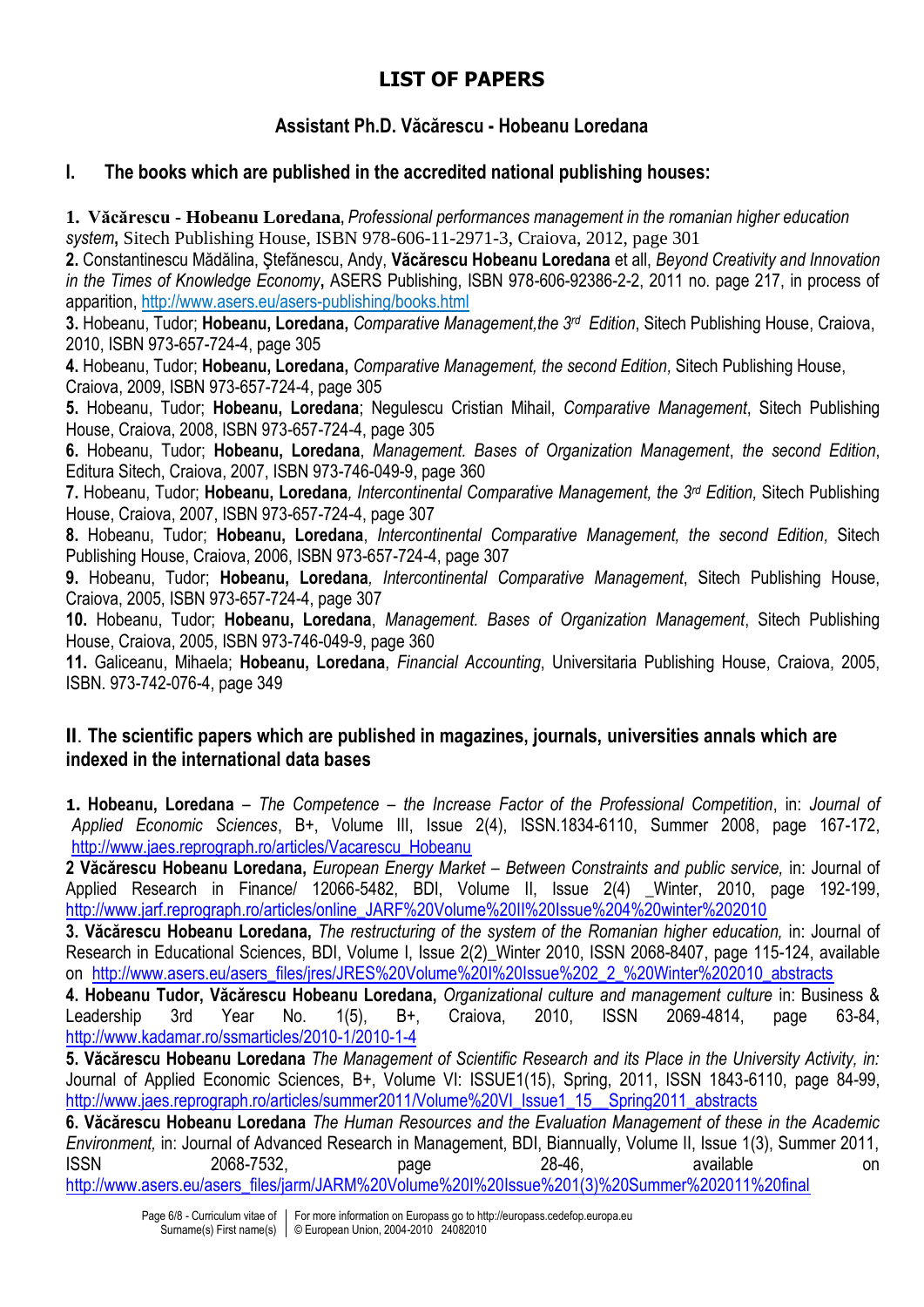**7. Văcărescu Hobeanu Loredana** *The Current Perception of the Academic Environment the Economic Field Proposed Changes to Improve the Professional Performances* in: Journal of Research in Educational Sciences, BDI, Biannually, Volume II, Issue (3), Summer 2011, ISSN 2068-8407, page 32-54, available on [http://www.asers.eu/asers\\_files/jres/JRES\\_Volume%20II\\_Issue1\(3\)\\_Summer2011\\_shortversion](http://www.asers.eu/asers_files/jres/JRES_Volume%20II_Issue1(3)_Summer2011_shortversion)

**8. Văcărescu Hobeanu Loredana** *Perspectives on Professional Performance Growth in the Field of Economics in the Higher Education Institutions*, in: Management & Marketing, B+, Biannually, Volume X, no. 1/2012, ISSN 1841-2416, page 133-152, available on [http://www.mnmk.ro/documents/2012-first/12\\_16\\_1\\_12\\_FFF](http://www.mnmk.ro/documents/2012-first/12_16_1_12_FFF)

**9. Văcărescu Hobeanu Loredana** *New Tendencies in Higher Education in the Knowledge Society* in: Journal of Research in Educational Sciences, BDI, Volume II, ISUE 2(4), WINTER 2011, ISSN 20688407, page 12-22, available on [http://www.asers.eu/asers\\_files/jres/JRES\\_Volume%20II\\_Issue1\(3\)\\_Winter%202011\\_last](http://www.asers.eu/asers_files/jres/JRES_Volume%20II_Issue1(3)_Winter%202011_last)

#### **III. The papers which are published in the volumes of some scientific manifestations**

**1. Hobeanu, Loredana** – *Report of Leadership – Management in the modern society* , in: *Tribuna Casim*, II Year, no. 1(5), 2003, **ISSN** – 1582-957X

**2. Hobeanu, Loredana** – *The decisions of long-term financing,* in: *The durable development of the Romanian economy and the legislation harmonization with the community standards*, The tenth Session of teachers' scientific communication, Spiru Haret University, Faculty of Financial Management Accounting, the 7 – 8<sup>th</sup> of May 2004.

**3. Hobeanu, Loredana** – *The Accounting of goods stocks,* in: *The durable development of the Romanian economy and the legislation harmonization with the community standards*, The tenth Session of teachers' scientific communication, *Spiru Haret University*, Faculty of Financial Management Accounting, the 14th of May 2005.

**4. Hobeanu, Loredana** – *The Evaluation of Professional Performances a Component of the Human Resources Management. The Evaluation of Performances in the University Environment*, in: 1st International Conference on *Inovation and Growth of the Economic Competitivities*, 2007 available on, [http://conference2007.uv.ro](http://conference2007.uv.ro/)

**5. Hobeanu, Loredana**; Cocoşilă, Mihaela – *The Social and Economical Efficiency of the International Transfer of Technology*, in: The 2nd International Conference on *Business and Information Technologies. New Approaches*, 2008, [http://conference2008.uv.ro](http://conference2008.uv.ro/)

**6. Hobeanu, Loredana** – *The Management of the Romanian Economy*, in: The 2nd International Conference on *Business and Information Technologies. New Approaches*, 2008, [http://conference2008.uv.ro](http://conference2008.uv.ro/)

**7. Hobeanu, Loredana** – *The Ascension and the Decline of the State of the Social Welfare,* The International Scientific Conference which is dedicated to the European Day: *The Social Policies and the Public Administration in European* Context, Reşița the 8 – 9<sup>th</sup> of May 2009[, http://www.deu.ro/articole-stiintifice.html](http://www.deu.ro/articole-stiintifice.html)

**8. Văcărescu Hobeanu Loredana**, *Reorientation of the Romanian Commercial Flows, after 2007*, in: The 3rd International Conference on **"***Further Challenges for a Competitive Management***"** organized by Faculty of Financial Management Accounting, Craiova, Romania, the 24 – 25<sup>th</sup> of October 2009,<http://www.cesmaa.eu/shedule.php>

**9. Văcărescu Hobeanu Loredana**, Cocoşilă Mihaela, *The Performance Management – The Component of the Strategical Management of the Human Resources* in: The 3rd International Conference on "*Further Challenges for a Competitive Management*" organized by Faculty of Financial Management Accounting Craiova, Romania, the 24 – 25<sup>th</sup> of October 2009,<http://www.cesmaa.eu/shedule>

**10. Văcărescu Hobeanu Loredana,** *The underground economy – a permanent challenge for the Member States of the European Union. The Romanian cause, The 18th Session of teachers and students' scientific communication, Spiru Haret University of Rămnicu Vâlcea, the 16-17th of April 2010*

**11. Văcărescu Hobeanu Loredana***, World Wide Economic Crisis*, in: The 4rd International Conference on **"***The Word's Economy in the Times of Global Crisis"* organized by Faculty of Financial Management Accounting, Craiova, Romania, the 5 – 6 th of November 2010*,<http://www.cesmaa.eu/shedule>*

**12. Văcărescu Hobeanu Loredana** *Human Resources Management in the Higher Education System and the Evaluation of Their Performances*, in: The Annals of the University of Craiova, Economic Sciences Series ISSN 1223- 365X, B+, indexed in CEEOL and IDEAS which uses RePEc and ECONPAPERS, Craiova, Romania, 2011, available on <http://feaa.ucv.ro/AUCSSE/0039v2-011>

**13. Văcărescu Hobeanu Loredana** *Higher Education Challenges and Tendencies in Knowledge - Based Society, in:* The Annals of the University of Craiova, Economic Sciences Series ISSN 1223-365X, B+, indexed in CEEOL and IDEAS which uses RePEc and ECONPAPERS, Craiova, Romania, 2011, available on <http://feaa.ucv.ro/AUCSSE/0039v2-012>